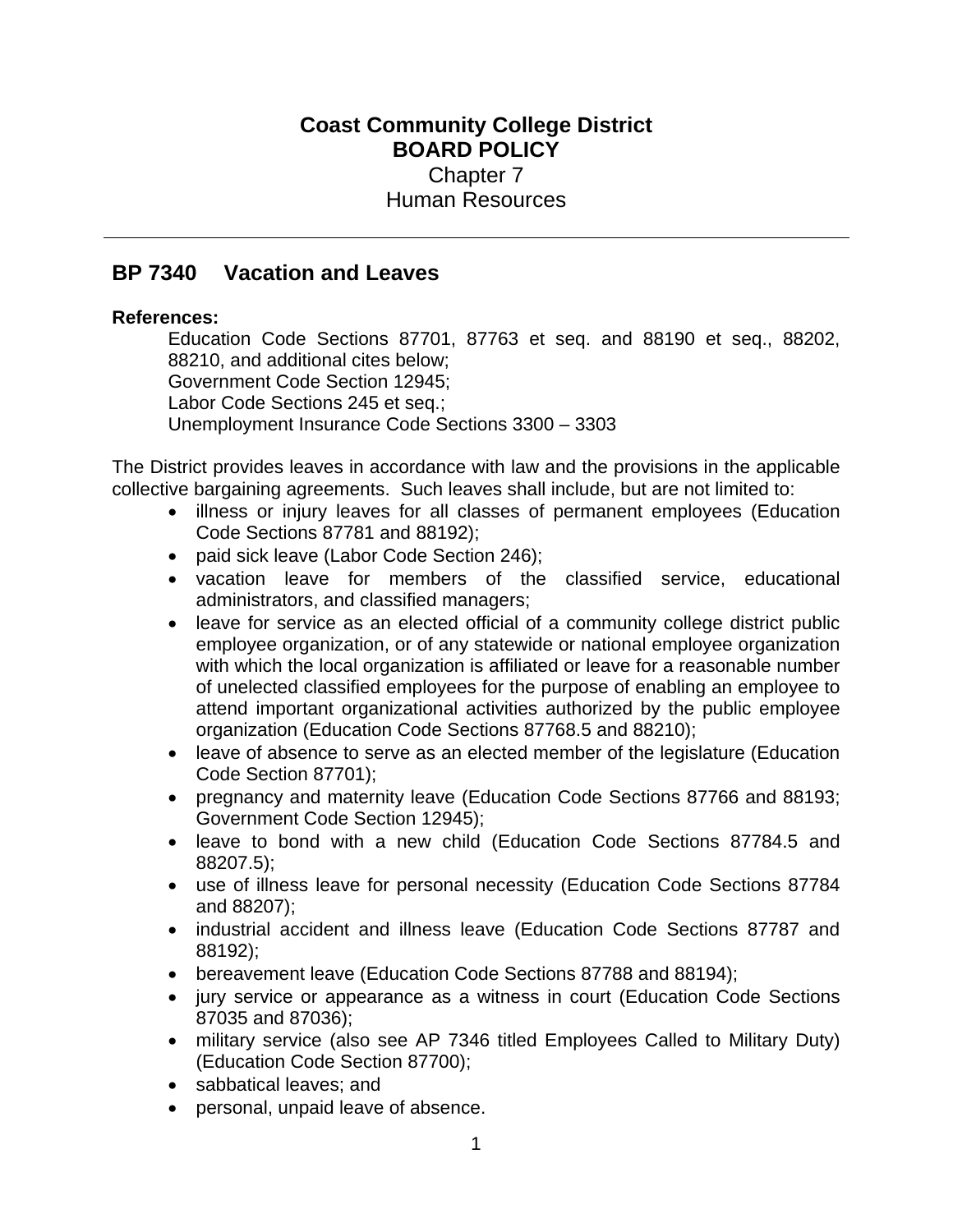The District will provide sick leave to all eligible employees pursuant to terms and conditions that equal or exceed the applicable requirements of California's Healthy Families, Healthy Workplaces Act of 2014, as set forth in Sections 245 et seq. of the California Labor Code, or as may be amended subsequently.

Employees shall not be entitled to a travel stipend for the period that they are on vacation or leave which exceeds 30 consecutive calendar days.

The collective bargaining agreements for faculty and classified employees include provisions regarding vacation and leaves.

Vacation and leaves for educational administrators, classified managers, and confidential employees are delineated below:

## **Employees Called to Military Duty**

Employees will be granted military leave in accordance with law and the provisions of applicable collective bargaining agreements.

Requests by any employee for leave of absence for military purposes shall be considered and authorized in accordance with provisions of law and applicable bargaining agreements.

## **Confidential Employees**

## **Sick Leave**

Each full-time confidential employee shall be granted sick leave (absence with full pay during illness) at the rate of 12 days sick leave for a full year of service to the District, with proportionately smaller sick leave allowances for shorter periods of employment.

## **Extended Sick Leave**

The total period of absence because of illness for any confidential employee in any fiscal year cannot exceed 100 days (sick leave plus extended sick leave) unless an employee has accumulated more than 100 days sick leave privileges.

## **Absence Due to Personal Necessity**

Confidential employees may use as many as seven days of accumulated sick leave in any academic year for instances of personal necessity for the following reasons:

- Death of a member of the employee's immediate family.
- Accident or illness involving his person or property or the person or properly of a member of his immediate family.
- Appearance in any court or before any administrative tribunal as a litigant, party, or witness under subpoena or any order made with jurisdiction.
- $\bullet$  Birth/Adoption leave  $-2$  days maximum.
- $\bullet$  Personal business leave  $-3$  days maximum.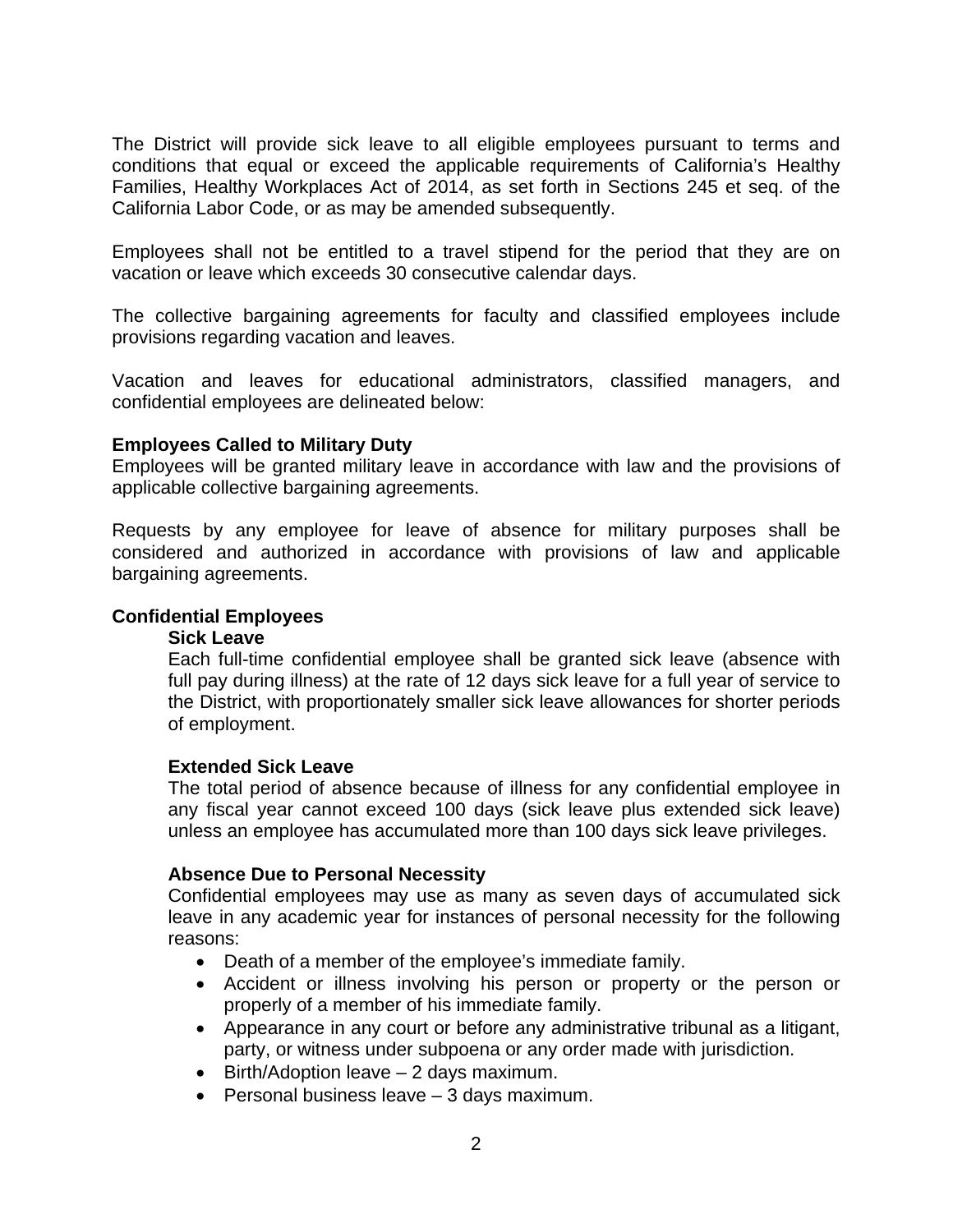## **Vacation**

Confidential employees are entitled to 22 vacation days for each full year of fulltime service. Proportionate vacation allowance will be granted for periods of service of less than one year and/or less than full-time. The maximum vacation an employee may have available shall be 44 days or 352 hours. No vacation will be earned beyond 44 days or 352 hours. Employees shall be permitted to take vacation in a timely manner to avoid accumulation of excess vacation.

The annual vacation accrual for confidential employees is earned on a pro-rata basis for each month of employment, but the full 22 days will be available for use July 1 each fiscal year. Employees who are in a paid status for more than onehalf the working days in the month will accrue vacation for that month.

## **Floating Holiday**

Confidential employees are entitled to one floating holiday. The floating holiday is not cumulative.

# **Educational Administrators and Classified Managers ("Manager")**

#### **Sick Leave**

Each full-time Manager shall be granted sick leave (absence with full pay during illness) at the rate of 12 days sick leave for a full year of service to the District, with proportionately smaller sick leave allowances for shorter periods of employment.

# **Extended Sick Leave**

Managers shall have extended sick leave benefits as follows:

- **Educational Administrators:** Pay at full-time rate less one-half of fulltime rate OR less the rate of pay given a substitute employee, whichever provides the greater remuneration for the regular employee.
- **Classified Managers:** Pay at not less than one-half of the regular fulltime rate of pay.

The total period of absence because of illness for any Manager in any fiscal year cannot exceed 100 days for classified managers and not more than 110 days for educational administrators (sick leave plus extended sick leave) unless an employee has accumulated more than 100 days sick leave privileges.

# **Absence Due to Personal Necessity**

Managers may use as many as six days of accumulated sick leave in any fiscal year for instances of personal necessity for the following reasons:

- Death of a member of the employee's immediate family.
- Accident or illness involving his person or property or the person or property of a member of his immediate family.